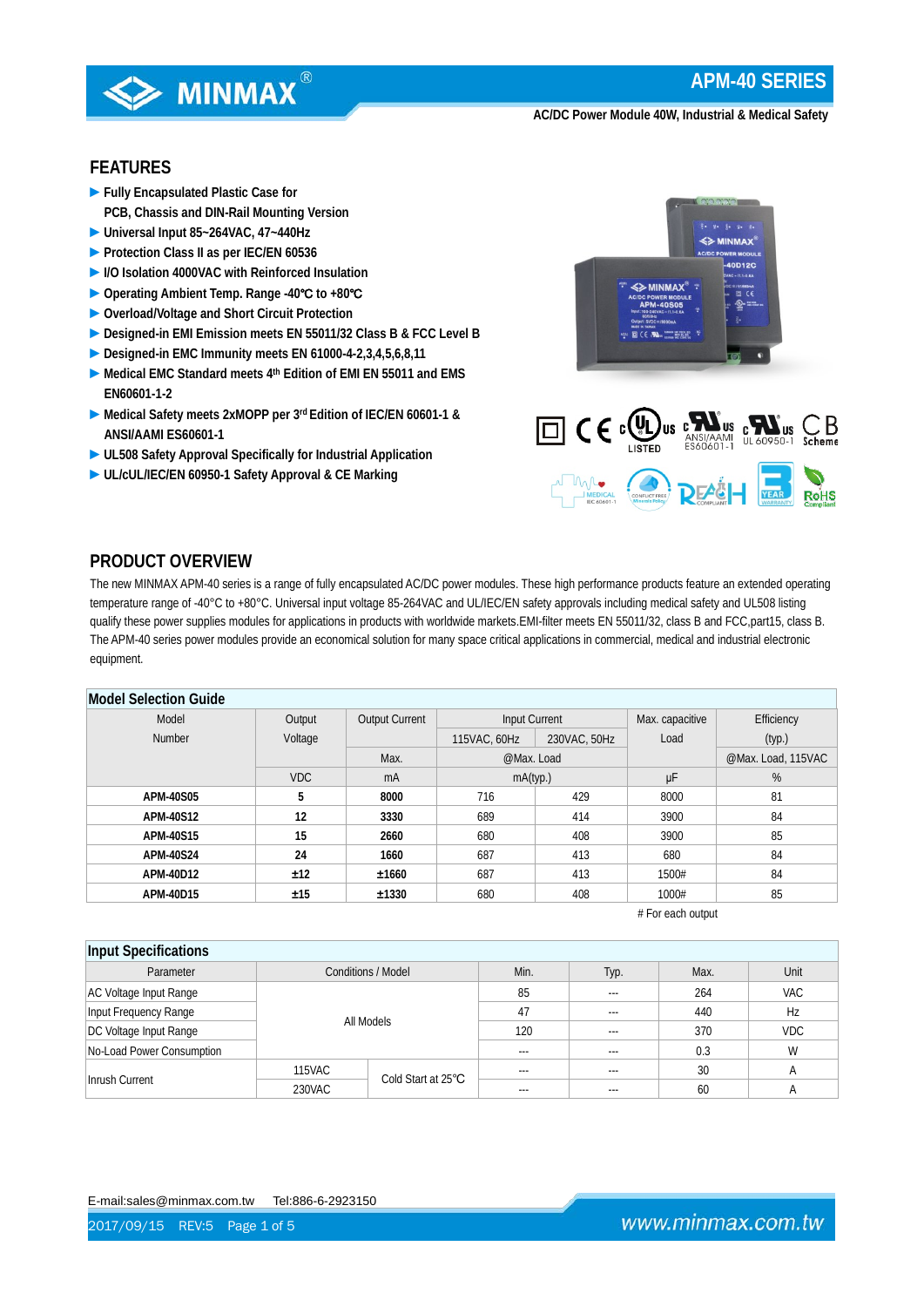

| <b>Output Specifications</b>    |                     |                                                                                      |       |           |         |                        |  |
|---------------------------------|---------------------|--------------------------------------------------------------------------------------|-------|-----------|---------|------------------------|--|
| Parameter                       |                     | <b>Conditions / Model</b>                                                            | Min.  | Typ.      | Max.    | Unit                   |  |
| Output Voltage Setting Accuracy |                     |                                                                                      | $---$ | ±2.0      | $---$   | %Vnom.                 |  |
| Line Regulation                 |                     | Vin=Min. to Max. @Full Load                                                          | ---   | $\pm 0.5$ | $- - -$ | %                      |  |
|                                 |                     | Single Output Model                                                                  | $---$ | ±1.0      | $---$   | %                      |  |
| Load Regulation                 | $I_0 = 0\%$ to 100% | Dual Output Models                                                                   | $---$ | ±2.0      | $- - -$ | %                      |  |
| Minimum Load                    |                     | No minimum Load Requirement                                                          |       |           |         |                        |  |
|                                 |                     | 5V Output Models                                                                     | ---   | 1.5       | 1.8     | %V <sub>PP</sub> of Vo |  |
| Ripple & Noise <sub>(3)</sub>   | 0-20 MHz Bandwidth  | Other Output Models                                                                  | $---$ | 1.0       | 1.3     | %V <sub>PP</sub> of Vo |  |
| Over Voltage Protection         |                     | Zener diode clamp                                                                    |       |           |         | % of Vo                |  |
| <b>Temperature Coefficient</b>  |                     |                                                                                      | $---$ | ±0.02     | $---$   | $%$ <sup>°</sup> C     |  |
| Overshoot                       |                     |                                                                                      | $---$ | $---$     | 5       | %                      |  |
|                                 |                     | 85VAC, Hiccup Mode, auto-recovery<br>(long term overload condition may cause damage) |       |           |         |                        |  |
| Over Load Protection            |                     |                                                                                      |       | $---$     | $- - -$ | $%$ lnom.              |  |
| <b>Short Circuit Protection</b> |                     | Hiccup mode, Automatic Recovery                                                      |       |           |         |                        |  |

## **General Specifications**

| Parameter                  | Conditions                                                                                                  | Min.                    | Typ.     | Max. | Unit          |  |  |
|----------------------------|-------------------------------------------------------------------------------------------------------------|-------------------------|----------|------|---------------|--|--|
| I/O Isolation Voltage      | Reinforced Insulation, Rated For 60 Seconds                                                                 | 4000<br>$---$<br>---    |          |      | <b>VACrms</b> |  |  |
| Leakage Current            |                                                                                                             | 80<br>$---$             |          | μA   |               |  |  |
| I/O Isolation Resistance   | 500 VDC                                                                                                     | 1000                    | $\cdots$ |      | MΩ            |  |  |
| Switching Frequency        |                                                                                                             | 130<br>$---$<br>---     |          |      | <b>KHz</b>    |  |  |
|                            | 115VAC, 60Hz                                                                                                | $---$                   | 25       | ---  | ms            |  |  |
| Hold-up Time               | 230VAC, 50Hz                                                                                                | $---$                   | 80       |      | ms            |  |  |
| MTBF (calculated)          | MIL-HDBK-217F@25°C, Ground Benign                                                                           | 200.000<br><b>Hours</b> |          |      |               |  |  |
| <b>Protection Class II</b> | According IEC/EN 60536                                                                                      |                         |          |      |               |  |  |
|                            | UL/cUL 60950-1, CSA C22.2 No 60950-1                                                                        |                         |          |      |               |  |  |
|                            | ANSI/AAMI ES60601-1, CAN/CSA-C22.2 No. 60601-1                                                              |                         |          |      |               |  |  |
| Safety Standards           | IEC/EN 60950-1, IEC/EN 60601-1 3rd Edition 2xMOPP                                                           |                         |          |      |               |  |  |
|                            | UL508, CSA C22.2 No.107.1-01                                                                                |                         |          |      |               |  |  |
|                            | UL/cUL 60950-1 recognition (UL certificate), IEC/EN 60950-1 (CB-report), UL/cUL 508 listed certificate      |                         |          |      |               |  |  |
| Safety Approvals           | ANSI/AAMI ES60601-1 2xMOPP recognition (UL certificate), IEC/EN 60601-1 3 <sup>rd</sup> Edition (CB-report) |                         |          |      |               |  |  |

### **Environmental Specifications**

| Parameter                           | <b>Conditions</b>                                    | Min.    | Typ.    | Max.    | Unit              |  |
|-------------------------------------|------------------------------------------------------|---------|---------|---------|-------------------|--|
| Operating Ambient Temperature Range | <b>Natural Convection</b>                            | $-40$   | $---$   | $+80$   | °C                |  |
| Storage Temperature Range           |                                                      | $-40$   | $---$   | $+95$   | °C                |  |
| Power Derating                      | Above $+60^{\circ}$ C                                |         | 1.5     |         | $W / {}^{\circ}C$ |  |
| <b>Thermal Shutdown</b>             | Shutdown, Internal IC Junction Temperature           | $- - -$ | 142     | $---$   | °C                |  |
|                                     | Automatic Recovery, Internal IC Junction Temperature | $- - -$ | 67      | $- - -$ | °C                |  |
| Humidity (non condensing)           |                                                      | $- - -$ | $- - -$ | 95      | % rel. H          |  |
| Cooling                             | <b>Natural Convection</b>                            |         |         |         |                   |  |
| Lead Temperature                    |                                                      |         |         |         |                   |  |
| $(1.5$ mm from case for 10Sec.)     |                                                      | ---     | $---$   | 260     | °C                |  |

E-mail:sales@minmax.com.tw Tel:886-6-2923150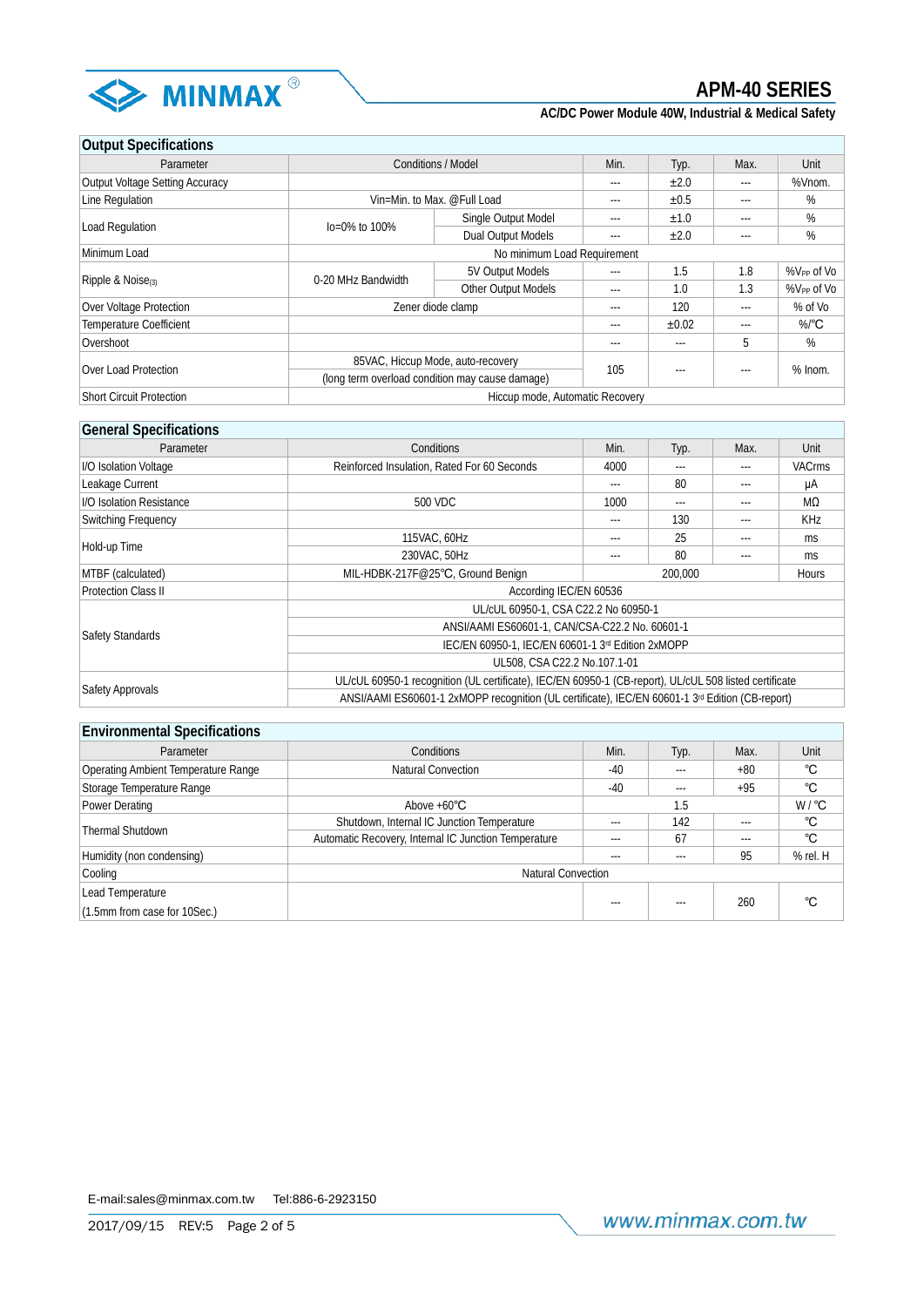

## **EMC Specifications**

| Parameter  | Standards & Level<br>Performance                       |                                                            |                    |               |         |  |
|------------|--------------------------------------------------------|------------------------------------------------------------|--------------------|---------------|---------|--|
| EMI        | <b>Conduction and Radiation</b>                        | EN 55011, EN55032, EN 61000-6-4, EN 61000-6-3, FCC part 15 |                    |               | Class B |  |
|            | EN 60601-1-2 4th, EN 55024, EN 61000-6-2, EN 61000-6-1 |                                                            |                    |               |         |  |
|            | <b>ESD</b>                                             | EN 61000-4-2 Air $\pm$ 15kV, Contact $\pm$ 8kV             |                    |               | A       |  |
|            | Radiated immunity                                      |                                                            | EN 61000-4-3 10V/m |               | A       |  |
|            | <b>Fast transient</b>                                  | EN 61000-4-4 $\pm$ 2kV                                     |                    |               | A       |  |
|            | Surge                                                  | EN 61000-4-5 $\pm$ 1kV                                     |                    |               | A       |  |
| <b>EMS</b> | Conducted immunity                                     | EN 61000-4-6 10Vrms                                        | A                  |               |         |  |
|            | <b>PFMF</b>                                            | EN 61000-4-8 30A/m                                         |                    |               | A       |  |
|            | Dips & Interruptions                                   | EN 61000-4-11                                              | 0% of 230VAC       | 0.5 cycle     | Α       |  |
|            |                                                        |                                                            | 0% of 230VAC       | 1 cycle       | A       |  |
|            |                                                        |                                                            | 70% of 230VAC      | 25/30 cycle   | A       |  |
|            |                                                        |                                                            | 0% of 230VAC       | 250/300 cycle | B       |  |

#### **Notes**

- 1 **This product is not designed for use in critical life support systems, equipment used in hazardous environment, nuclear control systems or other such applications which necessitate specific safety and regulatory standards other the ones listed in this datasheet.**
- 2 Specifications typical at Ta=+25℃, resistive load, 115VAC, 60Hz input voltage, after warm-up time rated output current unless otherwise noted.
- 3 Ripple & Noise measured with a 0.1μF/50V MLCC and a 1μF/50V Aluminum electrolytic.
- 4 Safety approvals cover frequency 47-63 Hz.
- 5 We recommend to protect the converter by a slow blow fuse in the input supply line.
- 6 Other input and output voltage may be available, please contact factory.
- 7 That "natural convection" is about 20LFM but is not equal to still air (0 LFM).
- 8 Specifications are subject to change without notice.

#### **Package Specifications PCB Mounting**



#### **Physical Characteristics**

E-mail:sales@minmax.com.tw Tel:886-6-2923150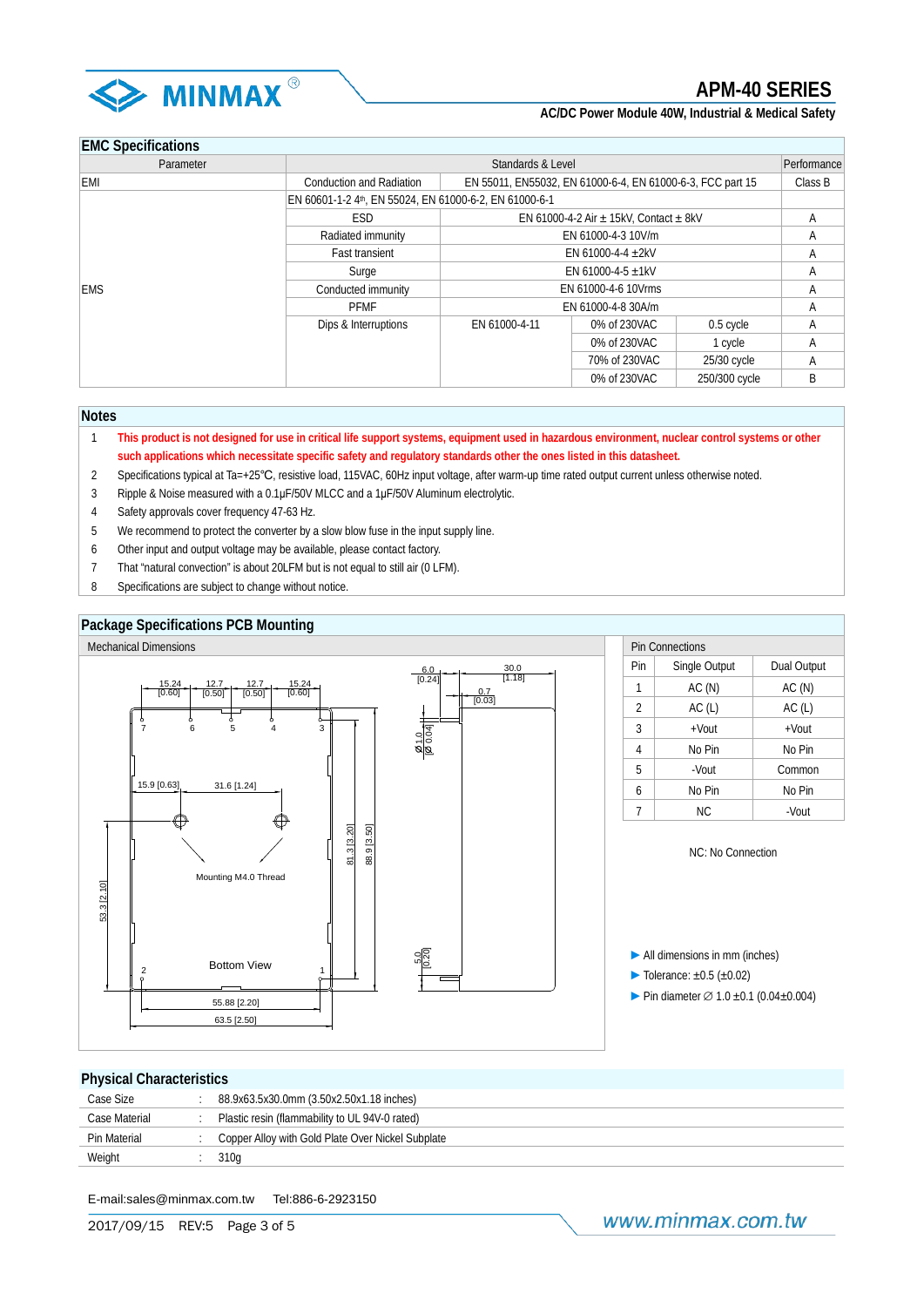

## **Package Specifications Chassis Mounting (order code suffix C)**



| Connections    |               |             |  |  |  |  |  |
|----------------|---------------|-------------|--|--|--|--|--|
| Pin            | Single Output | Dual Output |  |  |  |  |  |
| 1              | AC(N)         | AC(N)       |  |  |  |  |  |
| $\overline{2}$ | AC(L)         | AC(L)       |  |  |  |  |  |
| 3              | $+$ Vout      | $+$ Vout    |  |  |  |  |  |
| 4              | NC.           | <b>NC</b>   |  |  |  |  |  |
| 5              | -Vout         | Common      |  |  |  |  |  |
| 6              | NC.           | NC.         |  |  |  |  |  |
|                | <b>NC</b>     | -Vout       |  |  |  |  |  |

NC: No Connection

►All dimensions in mm (inches)  $\blacktriangleright$  Tolerance:  $\pm 0.5$  ( $\pm 0.02$ )

#### **Physical Characteristics**

| Case Size     | 112.0x63.8x34.1mm (4.41x2.51x1.34 inches)      |
|---------------|------------------------------------------------|
| Case Material | Plastic resin (flammability to UL 94V-0 rated) |
| Weight        | 320a                                           |
|               |                                                |

#### **Package Specifications with DIN Rail Mounting Bracket**



### **Physical Characteristics**

| Case Size     | 112.0x63.8x34.1mm (4.41x2.51x1.34 inches)      |
|---------------|------------------------------------------------|
| Case Material | Plastic resin (flammability to UL 94V-0 rated) |
| Weight        |                                                |

E-mail:sales@minmax.com.tw Tel:886-6-2923150